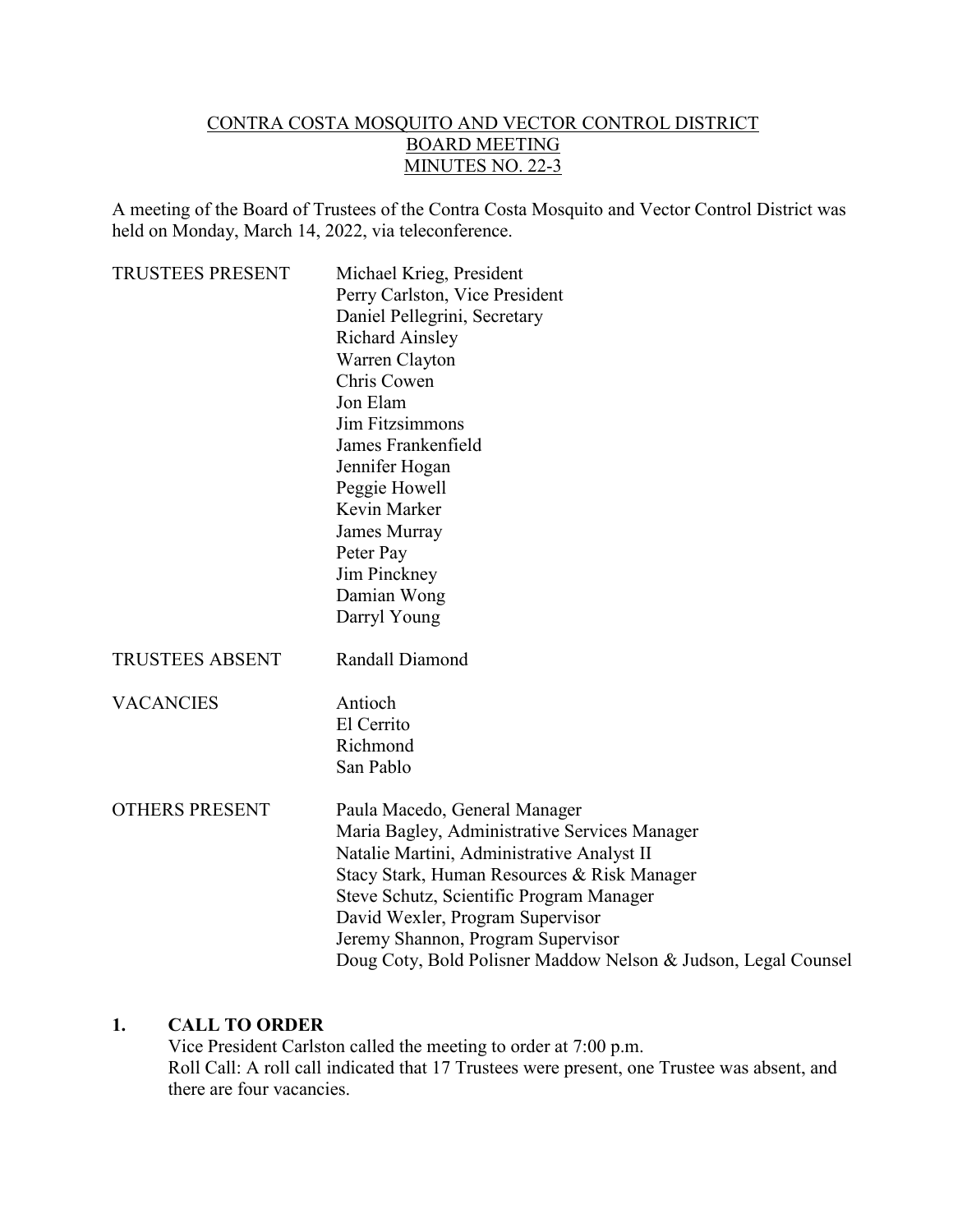Pledge of Allegiance

## **2.\* AUTHORIZATION TO MEET VIA TELECONFERENCE**

- A. Authorization to Meet Via Teleconference Pursuant to Government Code Section 54953, Subdivision (e)(1)(C) – Consider finding that, as result of the COVID-19 emergency, meeting in person would present imminent risks to the health or safety of attendees, and the meeting should be held by teleconference as authorized by and pursuant to Subdivision (e) of Section 54953 of the Government Code.
- \*\* Motion was made by Trustee Pellegrini and seconded by Trustee Ainsley to approve the authorization to meet via teleconference. *Motion passed unanimously.*
- **3.\*** AGENDA MANAGEMENT Agenda was adopted by rule.

# **4. PUBLIC INPUT ON NON-AGENDA ITEMS** – None

# **5. PRESENTATION**

Richard Ainsley, representing City of Pittsburg, was recognized for 15 years of service on the Board of Trustees. Warren Clayton, representing the City of Pinole, was recognized for 10 years of service on the Board of Trustees.

## **6. CONSENT CALENDAR**

- A. MINUTES Approval of Minutes of the February 14, 2022 Board of Trustees Special Meeting
- B. Approval of expenditures of January 2022, including: Accounts payable January 14th checks No. 029495 through No. 029501 Payroll January 31<sup>st</sup> check No. 029502 through No. 029508 Accounts payable January 31<sup>st</sup> checks No. 029509 through No. 029523 Accounts Payable Total: \$30,386.56 Payroll Total: \$601.45
- C. Direct Deposit Expenditures for payroll & accounts payable Approval of payroll expenditures of January 2022, including: Payroll January 14<sup>th</sup> No. D18055 through No. D18088 Payroll January 31<sup>st</sup> No. D18089 through No. D18129 Accounts payable January 12<sup>th</sup> No. E02680 Accounts payable January  $14<sup>th</sup>$  No. E02681 through No. E02688 Accounts payable January  $31<sup>st</sup>$  No. E02689 through No. E02696 Accounts Payable Total: \$118,810.88 Payroll Total: \$198,330.19
- D. Investment Activity for January 2022
- E. Financial Report
- \*\* Motion was made by Trustee Pellegrini and seconded by Trustee Pinckney to approve the consent calendar. *Motion passed unanimously.*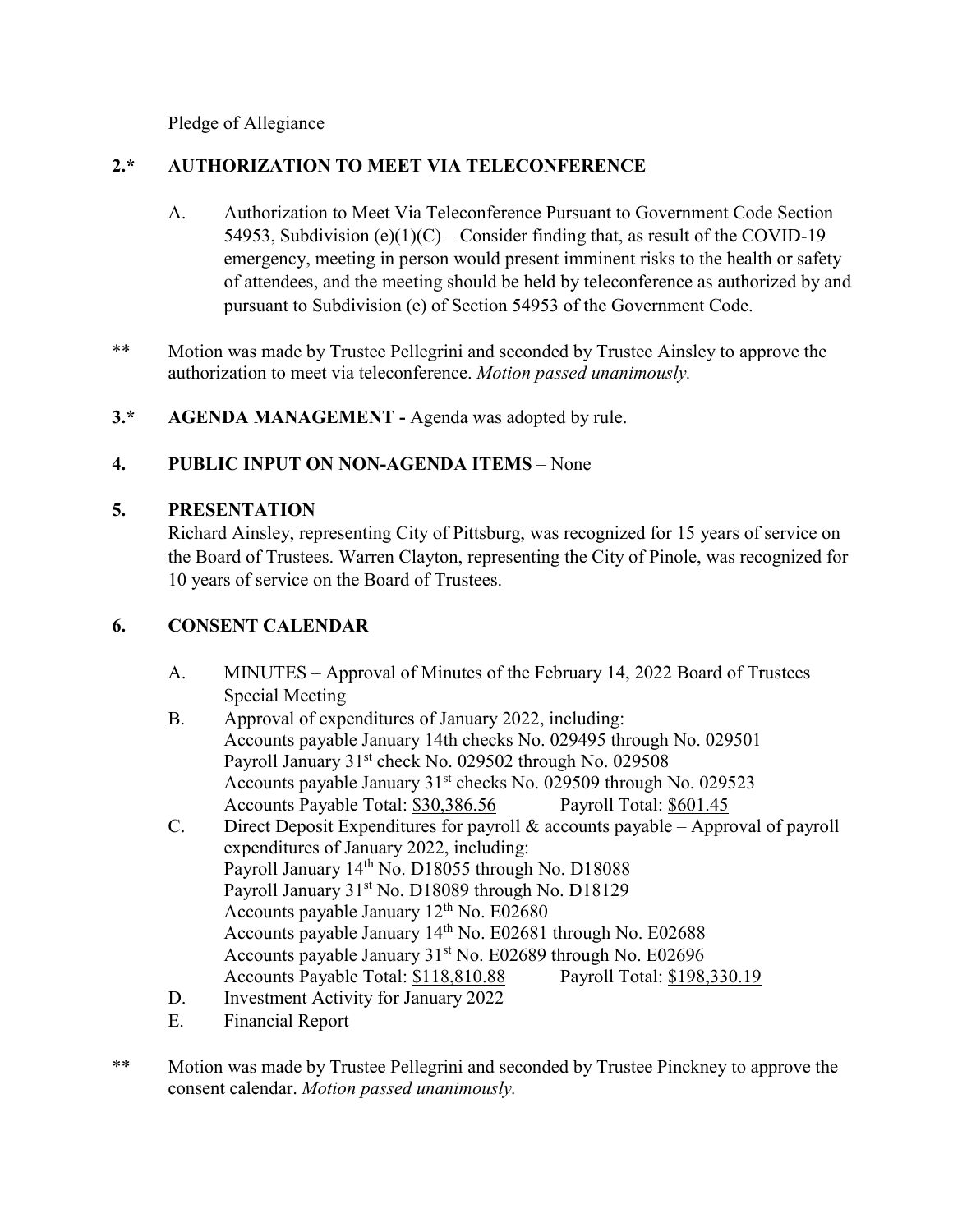**7. ANNUAL OPERATIONS REPORT -** Scientific Programs Manager Schutz presented a summary of the 2021 Operations Annual Report. He explained that, in March 2016, in order to ensure the fullest possible compliance with CEQA, the District completed a full Programmatic Environmental Impact Report (PEIR) which included a comprehensive review of all District practices and policies, potential environmental impacts, and mitigation measures used to minimize or eliminate potential impacts. Although CEQA regulations do not mandate annual updates unless there are significant changes in our program, District Staff continues to produce an annual Operations Report and presents it to the Board every year. District use of pesticides was lower in 2021 than the previous year due to low to moderate West Nile Virus activity, and is still well below the 10-year average. The number of rodenticide applications by District staff was lower in 2021 vs. 2020, reflecting the District's focus on education and rodent exclusion, as well as increasingly sophisticated baiting practices. Scientific Programs Manager Schutz answered questions from the Board.

### **8. BOARD AND STAFF REPORTS**

- A. BOARD None
- B. GENERAL MANAGER General Manager Macedo answered questions from the Board on the latest news regarding new technologies used in mosquito control. She added that Public Affairs Director Woods is the current Chair of the MVCAC Public Relations Committee and has been working closely with the other agencies on this issue. General Manager Macedo stated that Woods is working on a training plan to educate and inform District staff and Trustees, who may receive questions from the public regarding the technology used for invasive mosquito control. General Manager Macedo also mentioned that the annual Legislative Days will be on the last week of March 2022, and it will again be done virtually this. Lastly, General Manager Macedo mentioned that Leading Edge, the company that developed the operations software MapVision, was on site at the District for training with staff and to answer any questions on the new software and conduct troubleshooting.
- C. STAFF Administrative Analyst II Martini reminded Trustees that the Statement of Economic Interest/Form 700 for 2021 annual statements are due April 1, 2022 and must be filed via NetFile. She also mentioned that all District correspondence to Trustees are sent via District Gmail accounts and to advise if they are not checking District Gmail accounts so they don't miss any future Board correspondence. Lastly, Martini reminded the Board that the next meeting will be a special board meeting set for Monday, April 4, 2022 at 7:00 p.m., via Zoom and noted that we continue to have vacancies on the Board from the following cities: Antioch, El Cerrito, Richmond, and San Pablo.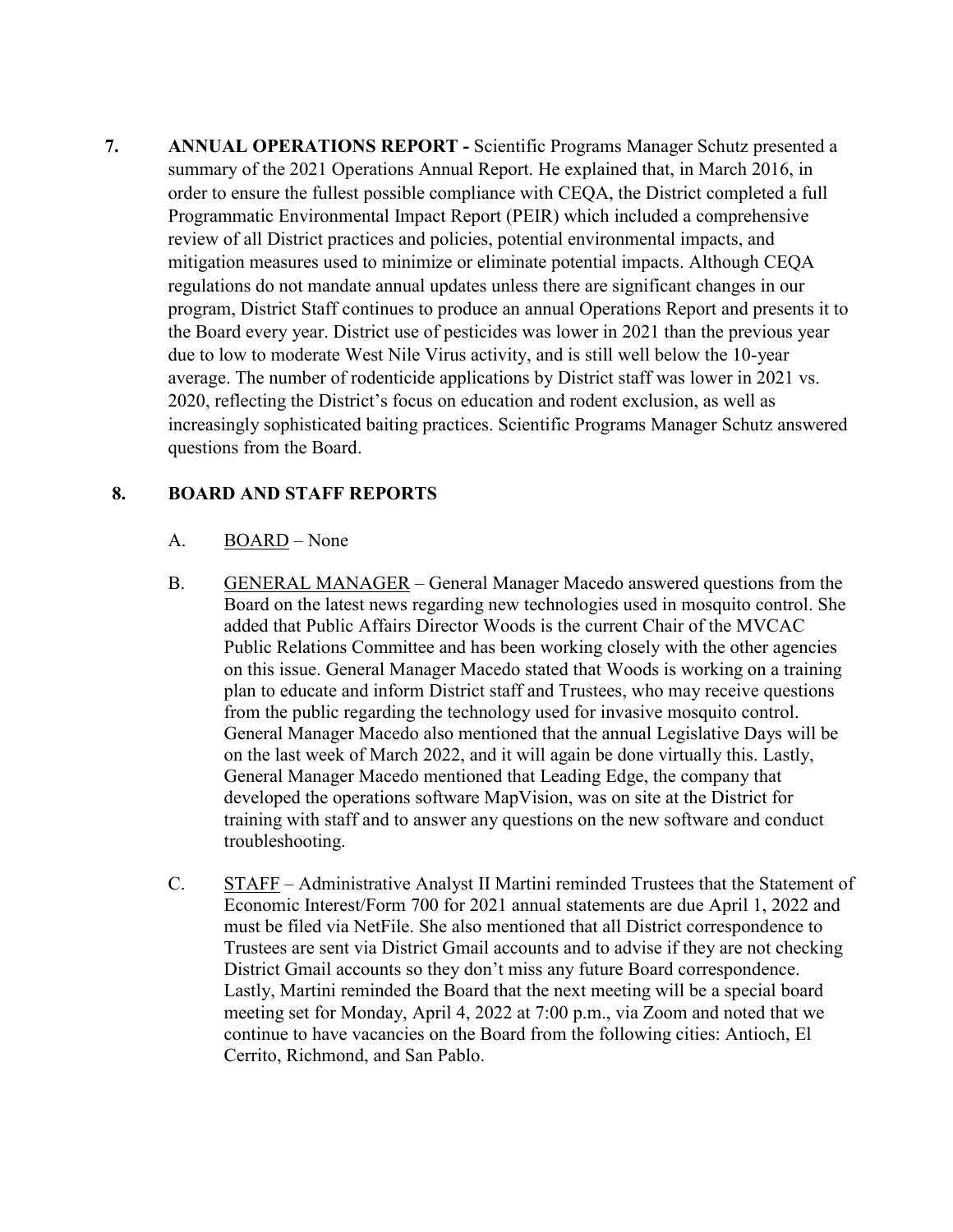D. LEGAL – Legal Counsel Coty reminded Trustees that they can ask District staff how to assist with logging into the NetFile website to file Form 700's, however it is illegal to fill out or provide Trustees with information or advice on how to file their Statement of Economic Interests and suggested that they reach out to the FPPC directly with any questions they may have regarding individual circumstances.

### **9. BOARD CONSIDERATION AND APPROVAL OF THE CONTRA COSTA MOSQUITO AND VECTOR CONTROL ELECTRONIC SIGNATURE POLICY –**  California Government Code section 16.5 states a digital signature shall have the same force and effect as a manual signature, if and only if: (1) it is unique to the person using it, (2) it is capable of verification, (3) it is under the sole control of the person using it, (4) it is linked to data in such a manner that if the data are changed, the digital signature is invalidated, and (5) it conforms to regulations adopted by the Secretary of State. The Secretary of State's regulations define the types of technologies that are acceptable for creating digital signatures for use by public agencies. The use of digital signatures could save time, money and effort on the part of staff and trustees for acquiring signatures on routine, internal documents such as Board meeting minutes, resolutions and employee forms. This policy establishes the District's approach to adopting electronic or digital signature technology and best practices to ensure digital signatures applied to District documents are legally valid and enforceable. General Manager Macedo and Administrative Services Manager Bagley answered questions from the Board.

\*\* Motion was made by Trustee Pellegrini and seconded by Trustee Frankenfield to approve the District's Electronic Signature Policy. *Motion passed unanimously.*

### **10. BOARD COMMITTEES REPORT**

A. Advance Planning Committee Report – The Advance Planning Committee met on March 7, 2022 to discuss the new 5-year plan. Advance Planning Committee Chair Murray provided a summary of the committee's meeting and stated that General Manager Macedo presented the progress on the plan and the committee discussed goals and future steps.

### **11. BOARD DISCUSSION OF MEETING FORMAT FOR FUTURE BOARD**

**MEETINGS** – On March 1, 2022, the Deputy Health Officer for Contra Costa County issued Recommendations for Safely Holding Public Meetings. The document was reviewed by the Board with the assistance of legal counsel and it was requested that the Executive Committee meets to discuss meeting options and proposes a recommendation at the next Board meeting.

**12. CLOSING COMMENTS –** Vice President Carlston noted that a renewable fuels project presentation will be conducted by Marathon Refinery on Monday, March 21, 2022, and mentioned he will be in attendance and suggested other Trustees or District staff be present to see the future plans/projects of the refineries located near the District headquarters.

### **13. ADJOURNMENT –** 8:17 p.m.